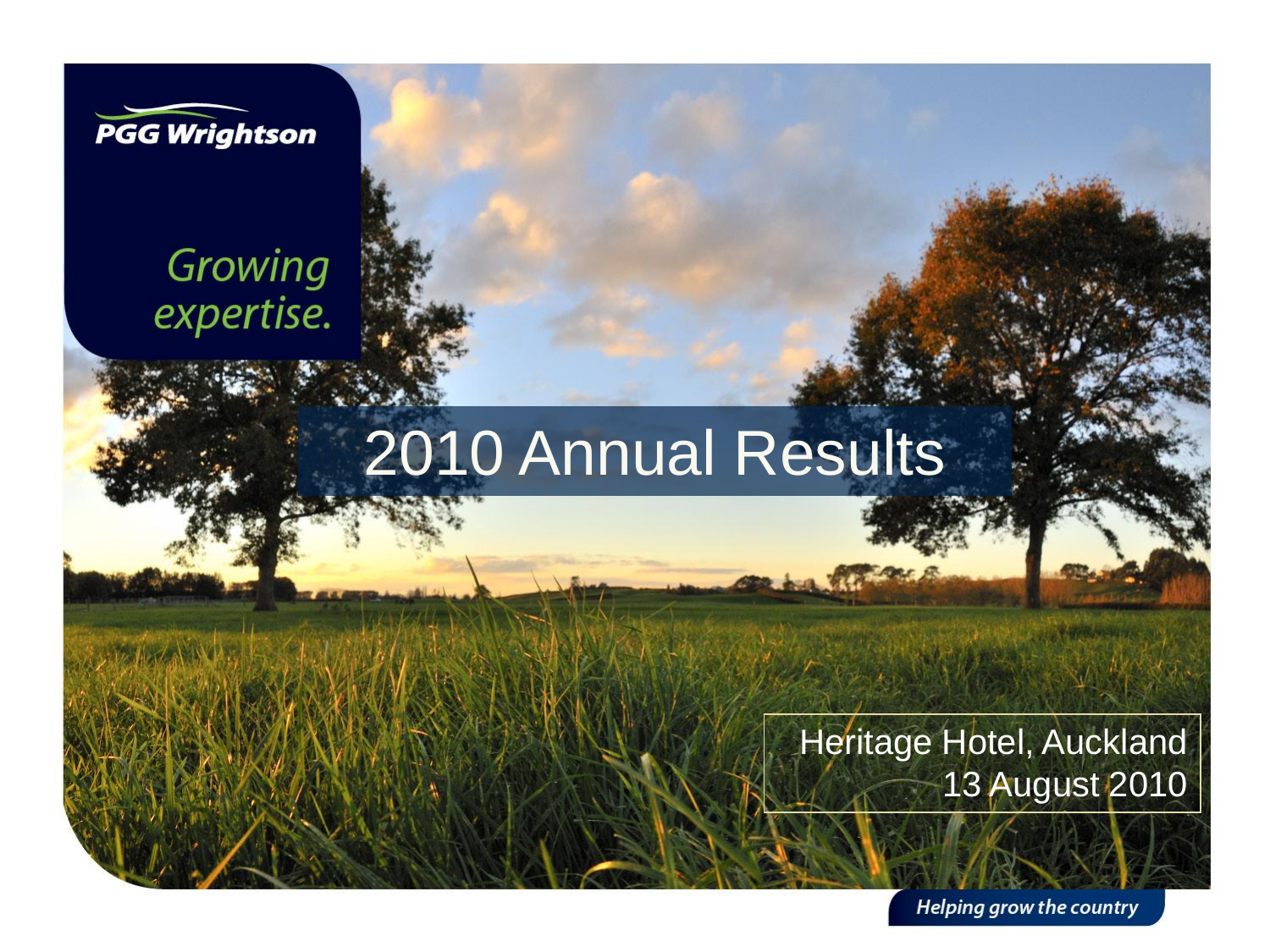

#### • **Introduction and Overview**

– Sir John Anderson, Chairman

#### • **Strategy and Operational Review**

– Tim Miles, Managing Director

#### • **Financial overview and Outlook**

– Jason Dale, Group GM Transformation and Strategy

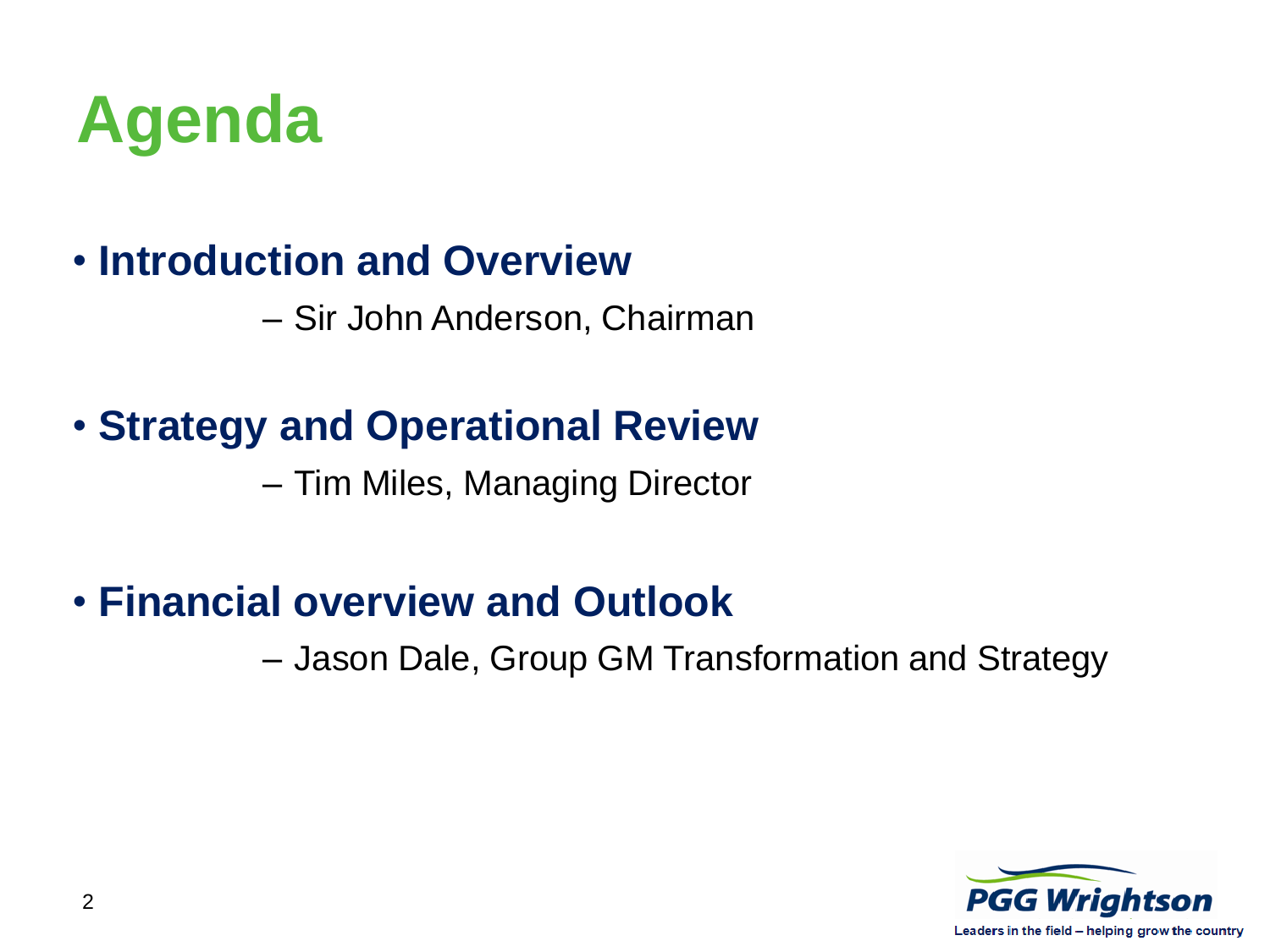- **A Foundation for Growth**
- Strategy
- Operational Review
- Financial Review
- Outlook.

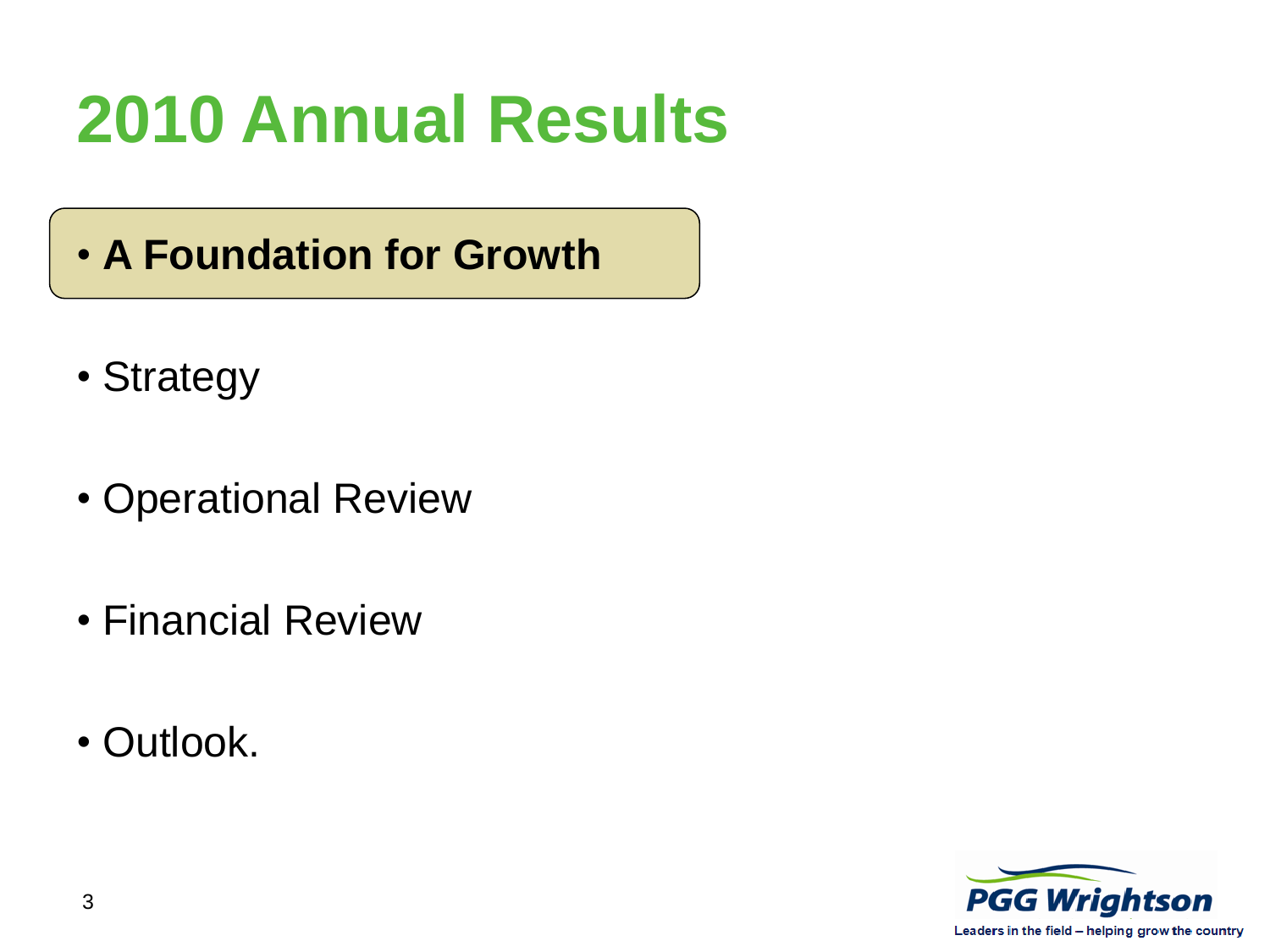#### **Building a foundation for growth** Update since Investor Presentations November 2009

- In November 2009 PGG Wrightson came to investors with a focus on:
	- o Raising substantial new capital
	- o Having new significant investors in place
	- o Change in Governance.
- At 30 June 2010 we had:
	- $\sqrt{\ }$ Restructured the balance sheet
	- Management and Board changes
	- $\checkmark$  A clear vision and strategic direction
	- Operational reorganisation creating two clear launch pads for growth.

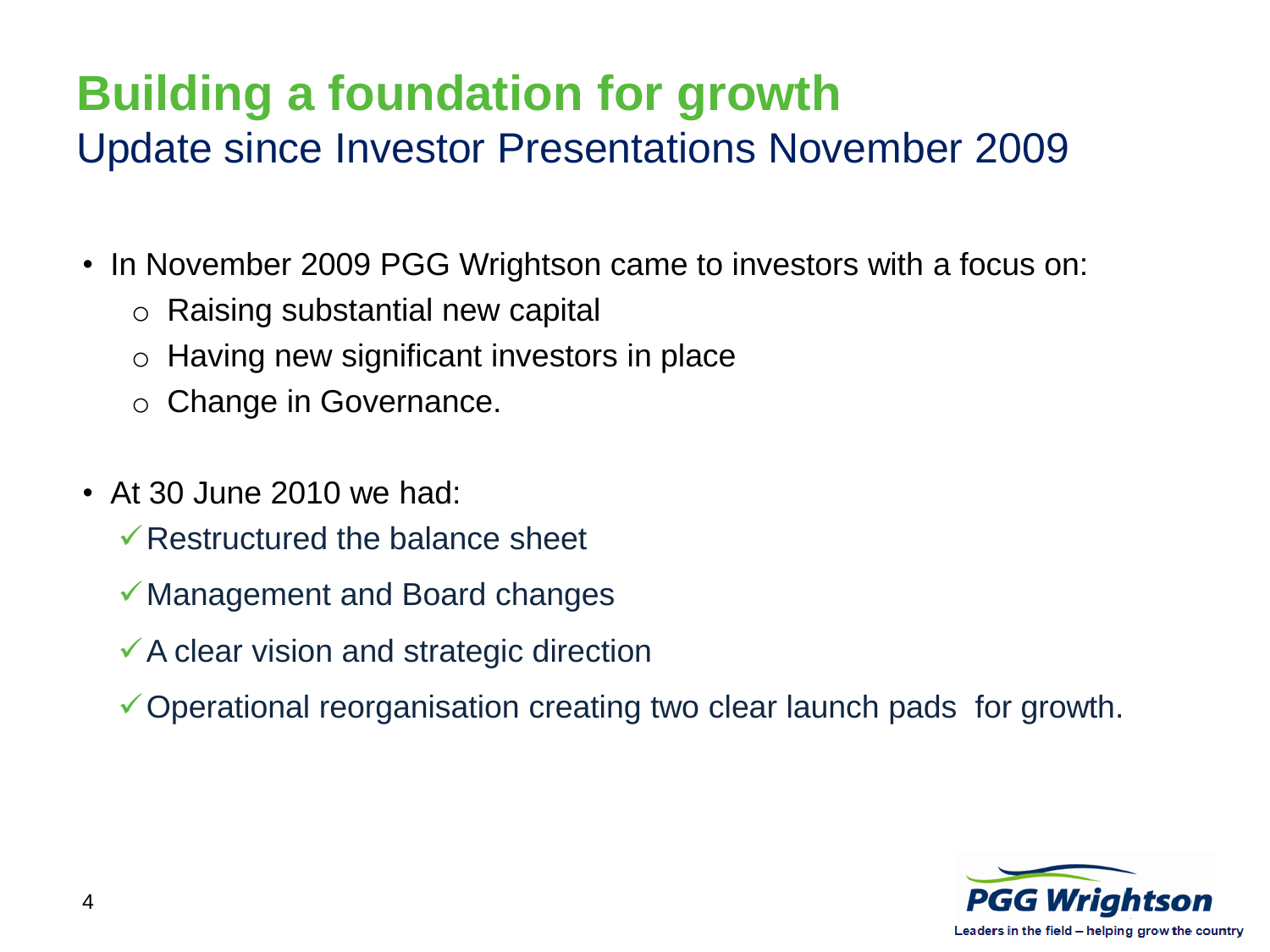• A Foundation for Growth

#### • **Strategy**

- Operational Review
- Financial Review
- Outlook.

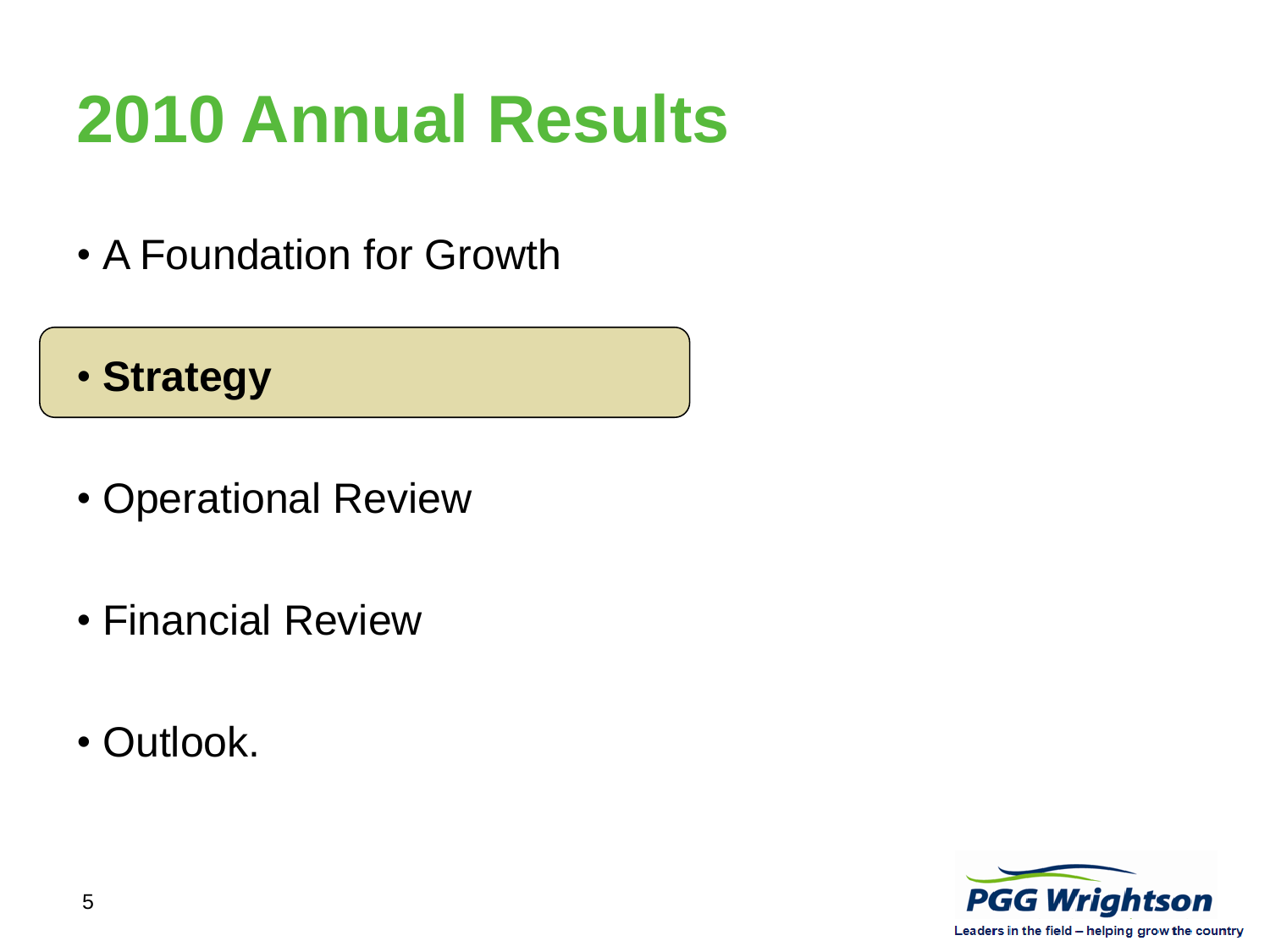### **Strategy: business configured around two core groupings**





- **Price relative to value proposition**
- **Wholesale distributor**
- **High quality**
- **Low volume turnover**
- **Growth engine**
- **High investment/return**
- **IP driven business**
- **International focus**

**AgriServices (Customers & Distribution)**

- **Limited ability to price differentiate**
- **End customer distributor**
- **High quality service and products required**
- **High volume turnover**
- **Focused on delivery and costs**
- **Limited IP**
- **NZ centric**
- **Finance enabled**

#### **Supply chain differentiator for both businesses**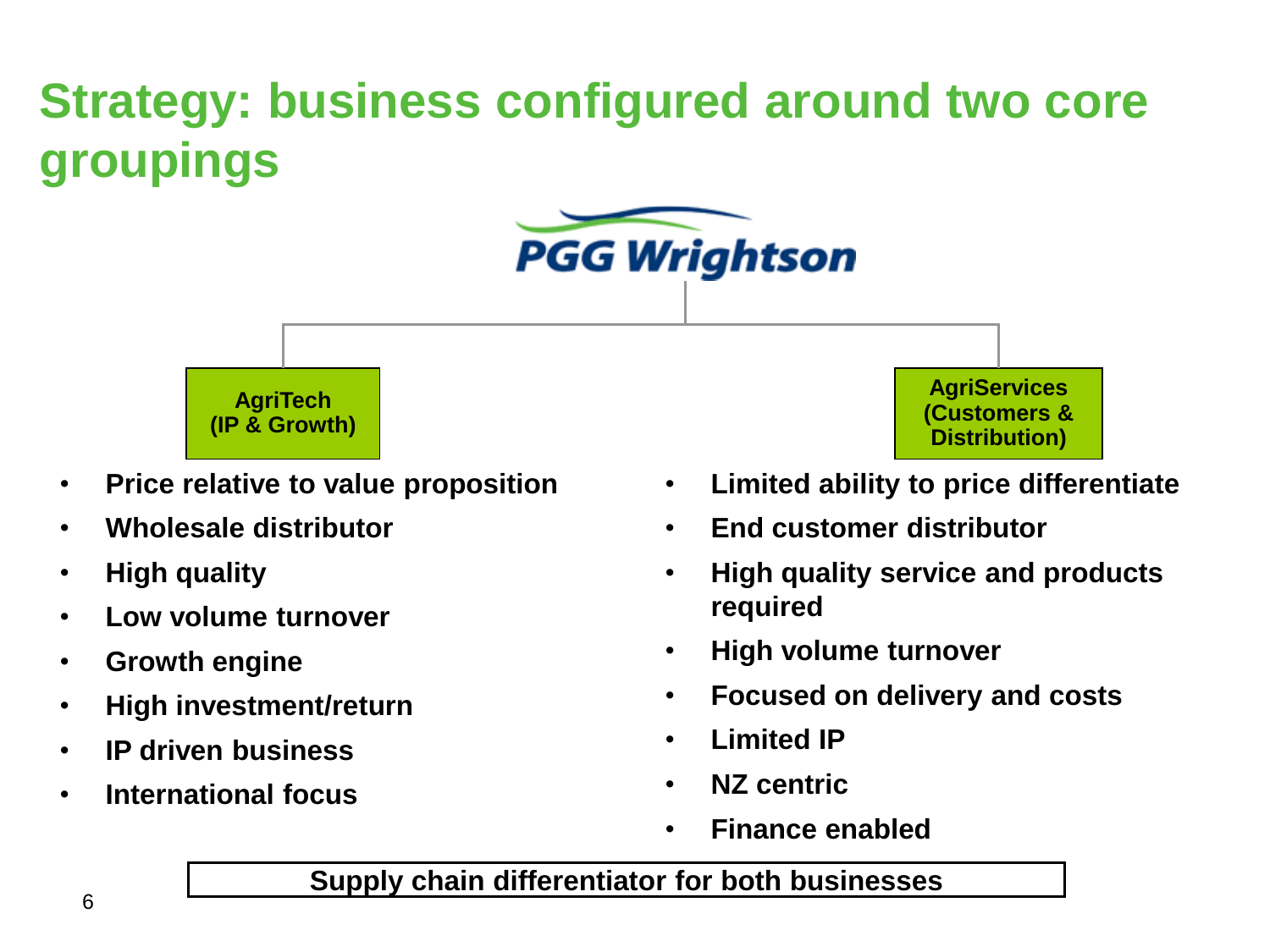# **Strategic direction in summary**

- Reallocation of resources to businesses where most customer and shareholder value is created
- This will underpin enhanced group profitability and long term sustainability, to the benefit of its Clients/customers, staff and shareholders
- AgriServices : high level opportunities around improving efficiency,
	- Driving customer relationships and supply chain development.
	- Evolve from 'transaction-by-transaction' to 'trusted advisor'.
	- Opportunity for future consolidation.
- Finance is a key enabler to AgriServices and an important differentiator
- AgriTech: unlocking value through targeted focus.
	- Returns are underpinned by IP, technology and expertise.
	- Growth is from export of IP and capabilities into new markets, and further expansion in South America and Australia.
	- Requires ongoing investment into R&D and new market development.

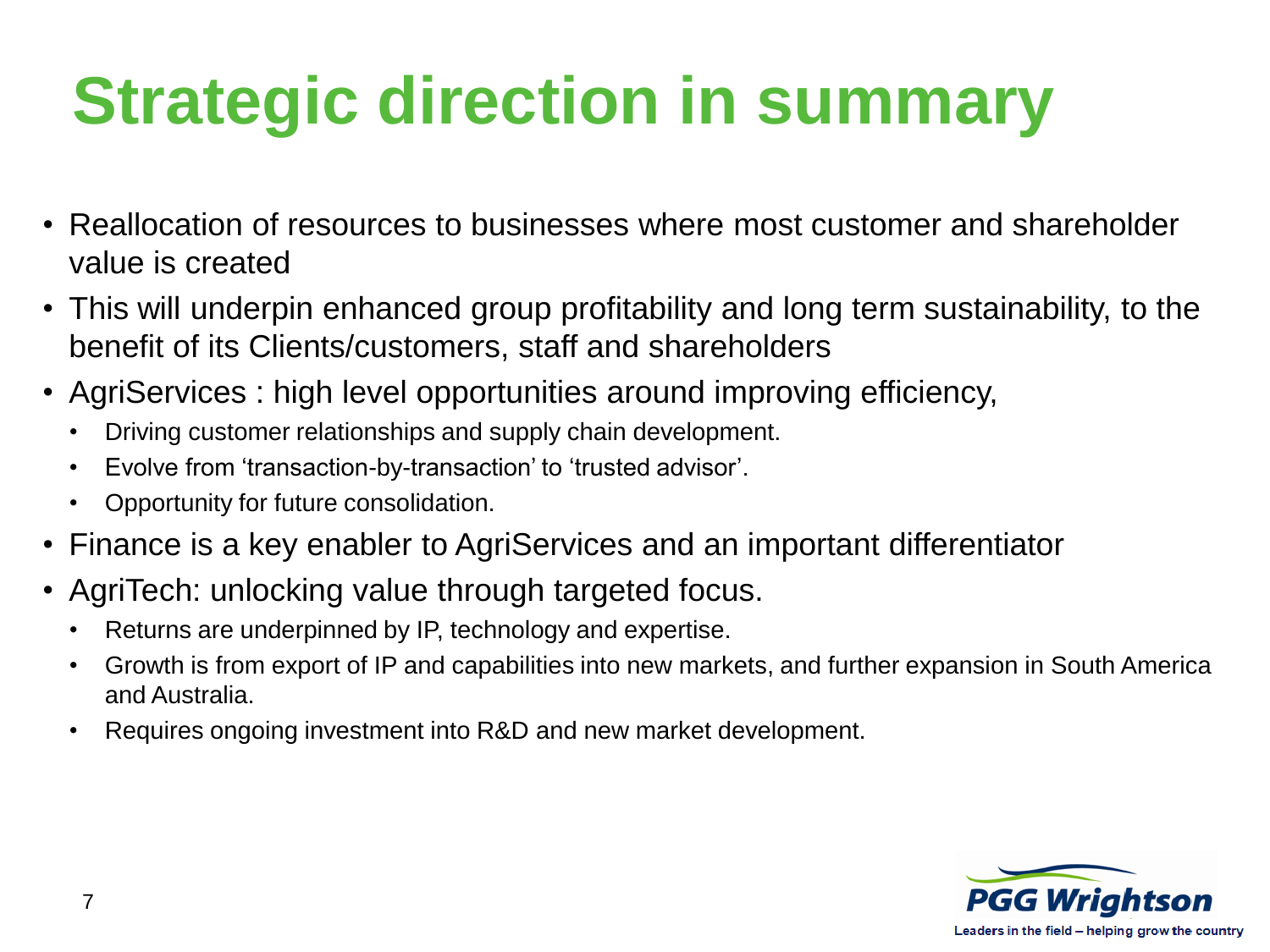## **Supporting the strategy**

- Key management changes to support strategic direction:
	- **John McKenzie**: appointed in June as Group GM, AgriTech. John is the former PGW Group GM Seed, Grain and Nutrition and is the founder of specialist proprietary forage seed company Agricom Ltd
	- **Michael Thomas**: appointed in early July as Group GM, AgriServices. Michael is the former PGW Group GM Financial Services and has held Group GM positions at Landmark – Australia's largest Agri-business with 400 stores.
	- **Jason Dale**: Group GM, Transformation and Strategy with immediate effect. Jason is the current CFO and his role will now focus on execution of strategy and change management programmes for the business
	- **Rob Woodgate**: new CFO with immediate effect.

Rob is currently Group Financial Controller and has worked closely with Jason and the management team through the capital raise and more recently on the business strategy. He has held a number of senior finance roles in NZ and UK.

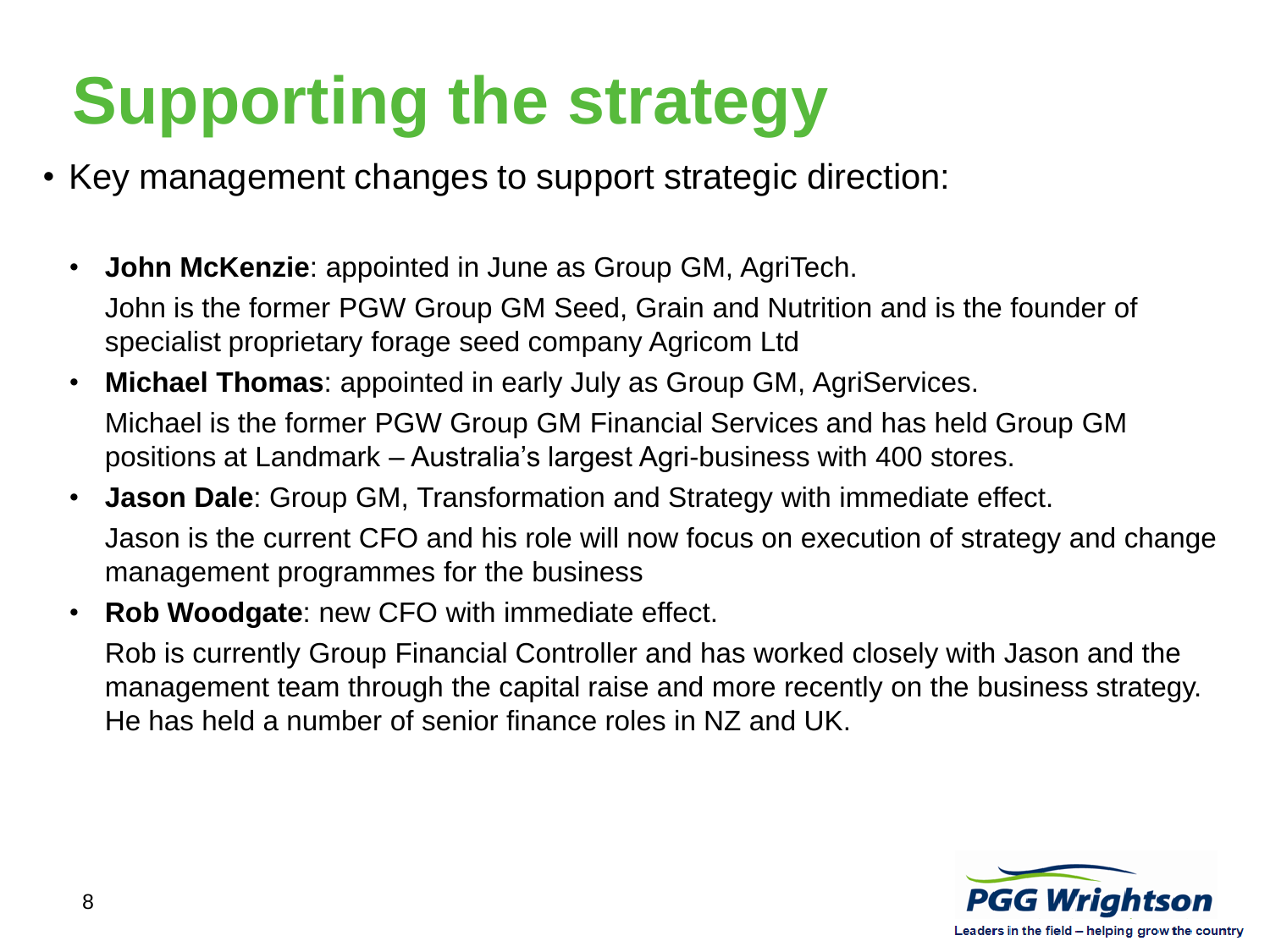- A foundation for Growth
- Strategy
- **Operational Review**
- Financial Review
- Outlook.

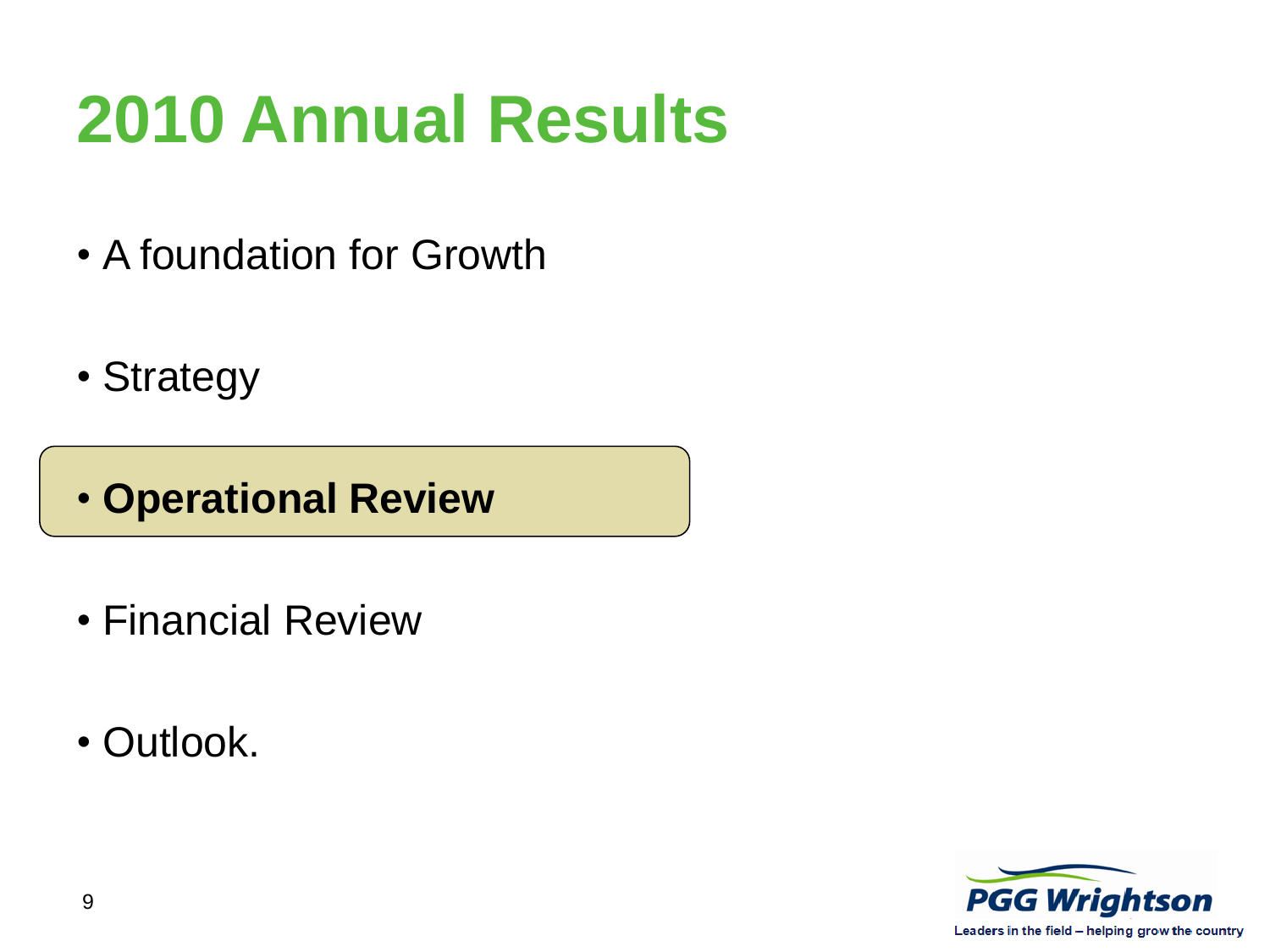#### Year on year comparison

| <b>GROUP</b>                                         | 2010<br>$\mathsf{Sm}$ 's | 2009<br>$\mathsf{Sm}$ 's | Variance<br>$\frac{0}{0}$ |
|------------------------------------------------------|--------------------------|--------------------------|---------------------------|
| Revenue                                              | 1,151.1                  | 1,280.4                  | (10.1)                    |
| <b>EBITDA</b>                                        | 70.5                     | 81.1                     | (13.1)                    |
| Underlying net profit after tax                      | 25.3                     | (66.4)                   |                           |
| Net buildings depreciation<br>and company tax impact | 2.0                      | nil                      |                           |
| Reported net profit after tax                        | 23.3                     | (66.4)                   |                           |

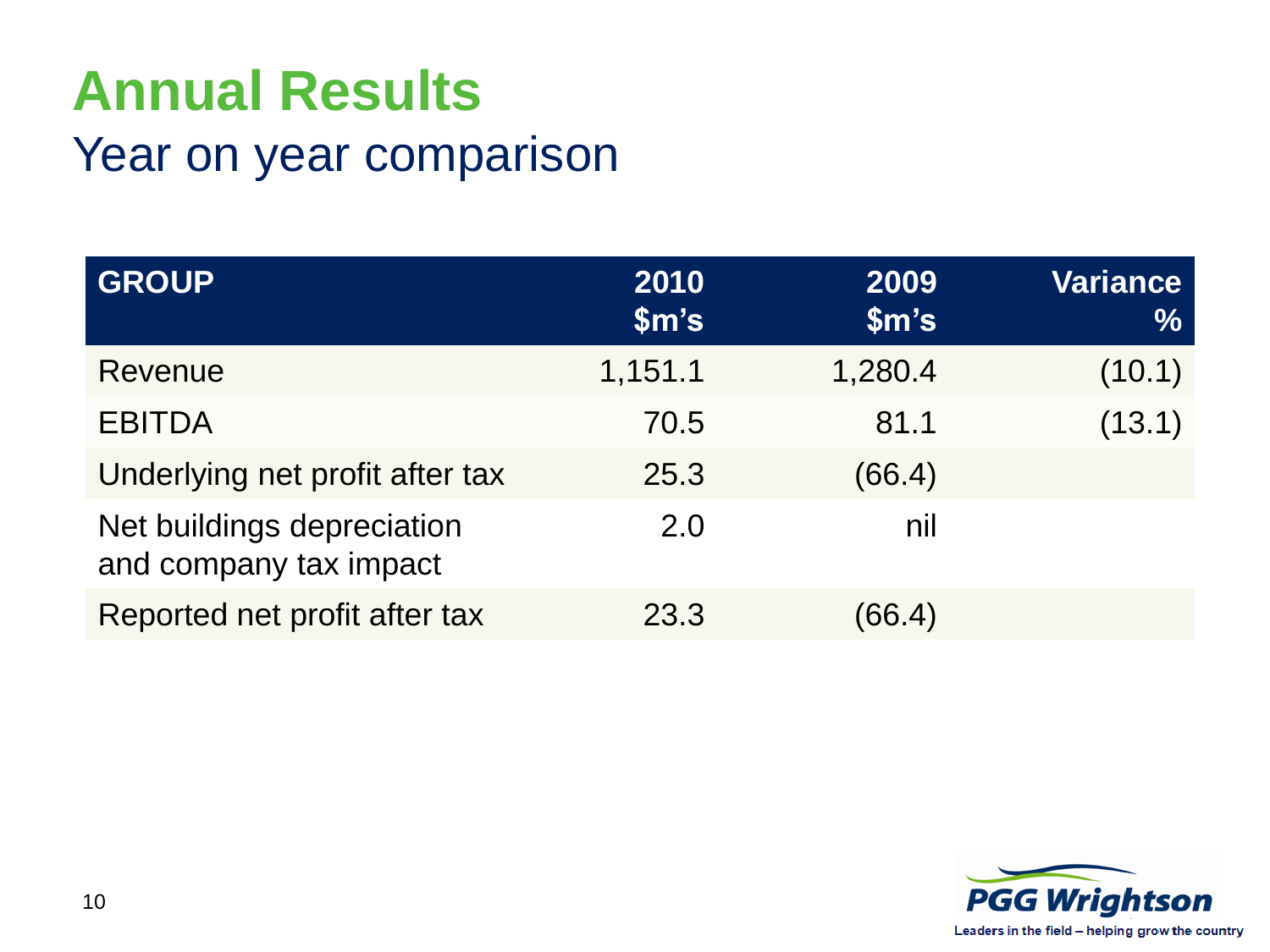### **AgriTech** Seeds and Grain (not including South America)

|               | <b>June 2010</b><br>$\mathsf{Sm}$ 's | <b>June 2009</b><br>$\mathsf{Sm}$ 's | <b>June 2008</b><br>$\mathsf{Sm}$ 's |
|---------------|--------------------------------------|--------------------------------------|--------------------------------------|
| Revenue       | 254.6                                | 240.3                                | 234.2                                |
| <b>EBITDA</b> | 33.6                                 | 31.7                                 | 30.6                                 |

- Excellent performance given trading conditions
- New Zealand:
	- o widespread adoption of key endophyte Technology AR37
	- o Rolleston distribution centre built and in process of commissioning
- Australia
	- o Adoption of new products in new markets
	- o Building a stronger team in Australia
- International

o Meeting all revenue and EBIT targets despite depressed global markets

- R&D
	- o Grasslands Innovation Shareholders Agreement
- Grain
	- o Allied (Te Awamutu) grain drying and storage site purchased.



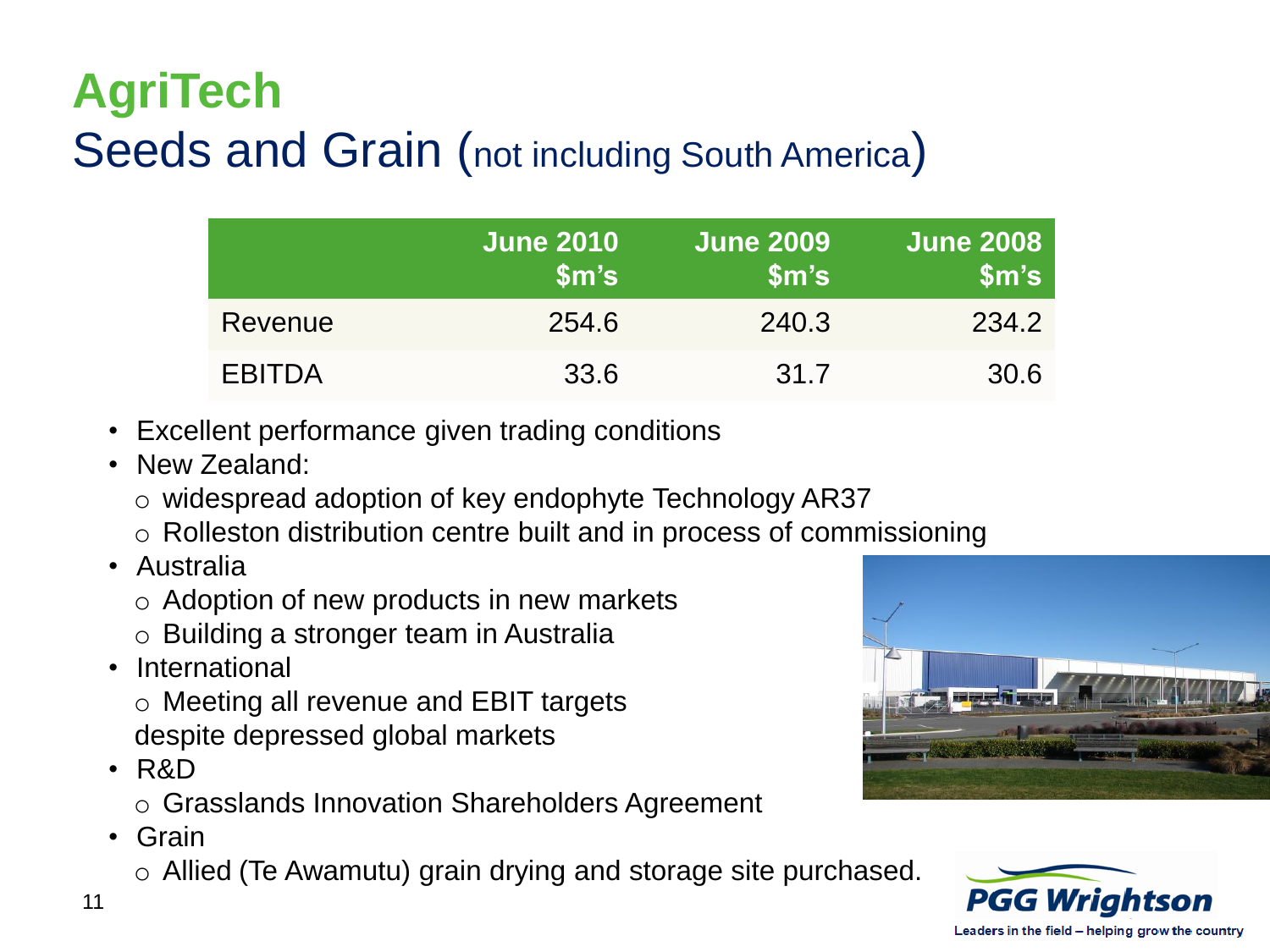### **AgriTech Agrifeeds**

|               | <b>June 2010</b><br>$\mathsf{Sm}$ 's | <b>June 2009</b><br>$\mathsf{Sm}$ 's | <b>June 2008</b><br>$\mathsf{Sm}$ 's |
|---------------|--------------------------------------|--------------------------------------|--------------------------------------|
| Revenue       | 43.6                                 | 72.6                                 | 57.3                                 |
| <b>EBITDA</b> | 5.2                                  | 9.8                                  | 3.8                                  |

- Challenge of an excellent growing season which saw reduced need for supplementary feed
- Poor early dairy payout impacted cash flow for first six months, with pressure on early season volumes which saw molasses at 56% of year prior
- Positives:

o Dairy budgets reflective of higher announced payout.

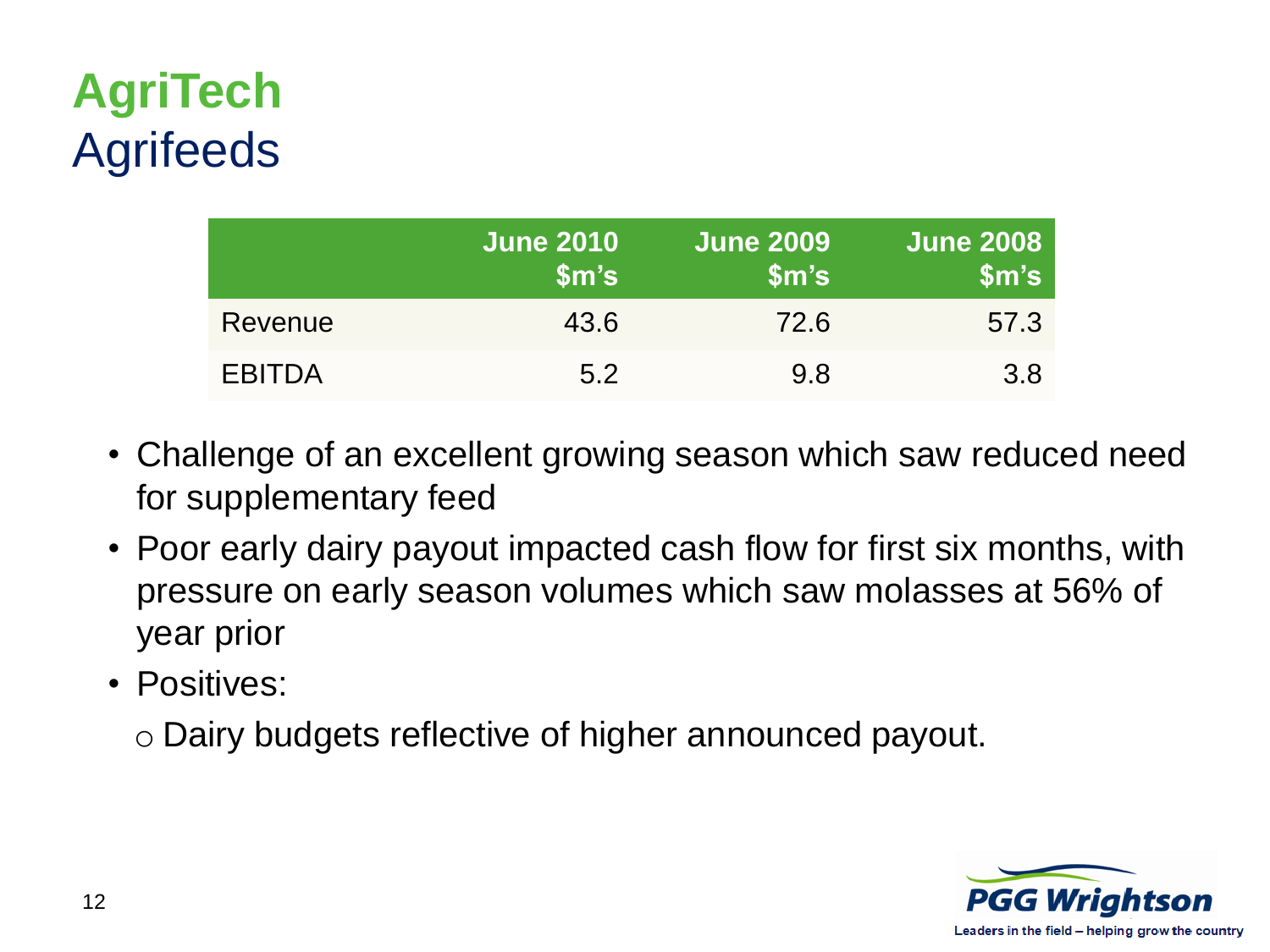#### **AgriTech** South America (excluding corporate costs South America)

|               | <b>June 2010</b><br>NZ\$m's | <b>June 2009</b><br>NZ\$m's | <b>June 2008</b><br>NZ\$m's |
|---------------|-----------------------------|-----------------------------|-----------------------------|
| Revenue       | 84.1                        | 76.0                        | 49.9                        |
| <b>EBITDA</b> | 5.5                         | 6.2                         | 4.4                         |

- Successful year of commencing seed business in Brazil, with registration of seed cultivars
- 8% improvement in local currency trading results though impacted by NZ \$ conversion rates
- Continue to build and support best technology package for key customers in Uruguay and Argentina
- R&D Development of R&D farms in East and Northern Uruguay.

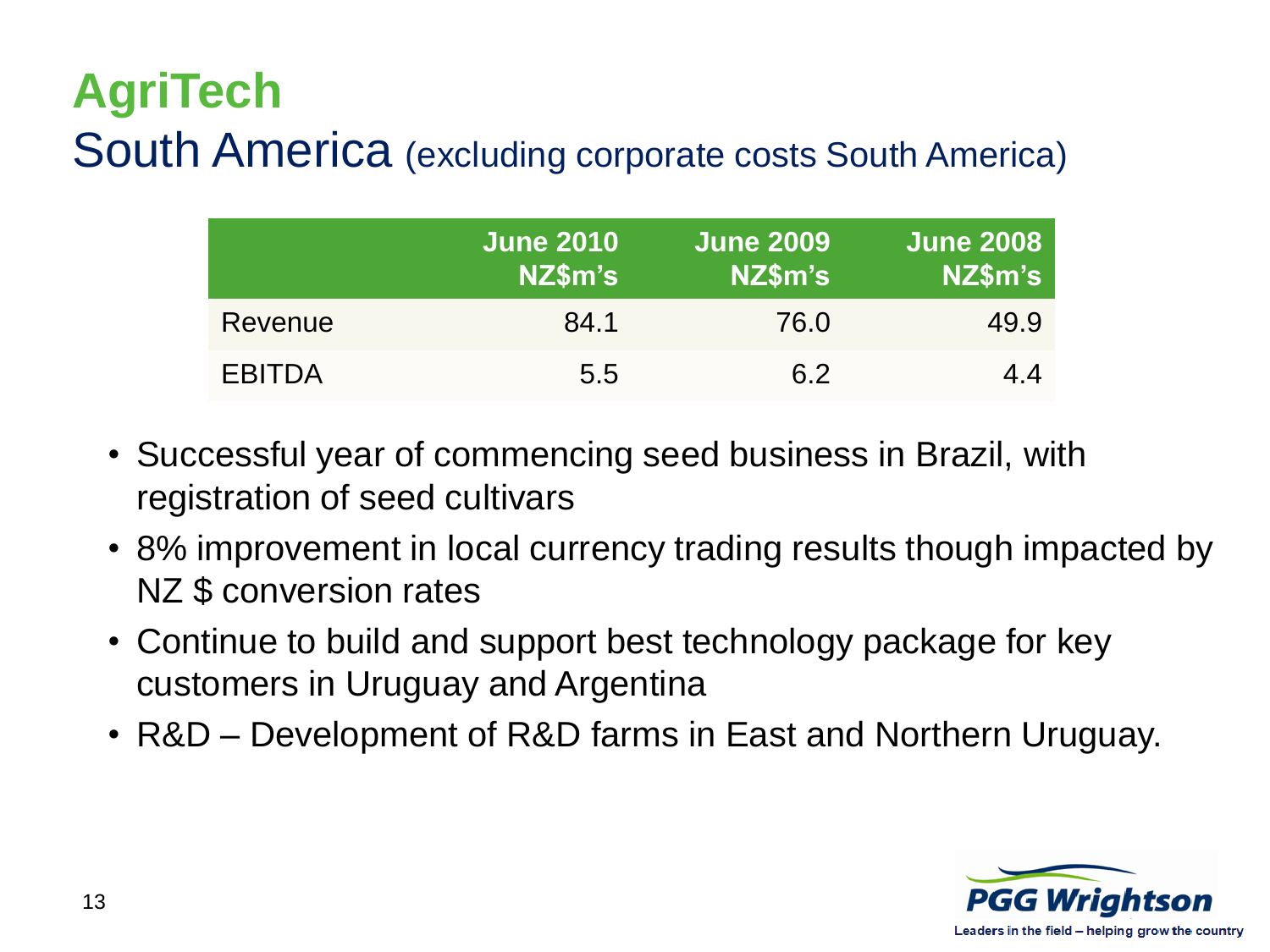### **AgriServices Merchandising**

|               | <b>June 2010</b><br>$\mathsf{Sm}$ 's | <b>June 2009</b><br>$\mathsf{Sm}$ 's | <b>June 2008</b><br>$\mathsf{Sm}$ 's |
|---------------|--------------------------------------|--------------------------------------|--------------------------------------|
| Revenue       | 541.7                                | 668.1                                | 614.7                                |
| <b>EBITDA</b> | 222                                  | 26.1                                 | 26.3                                 |

- o Performance reflects tentative spending by farmers and grower clients given liquidity environment
- o Fruitfed maintained or grew share in key markets such as vegetables, though viticulture spend was down significantly
- o Aggressive competitor pricing to reduce inventories.

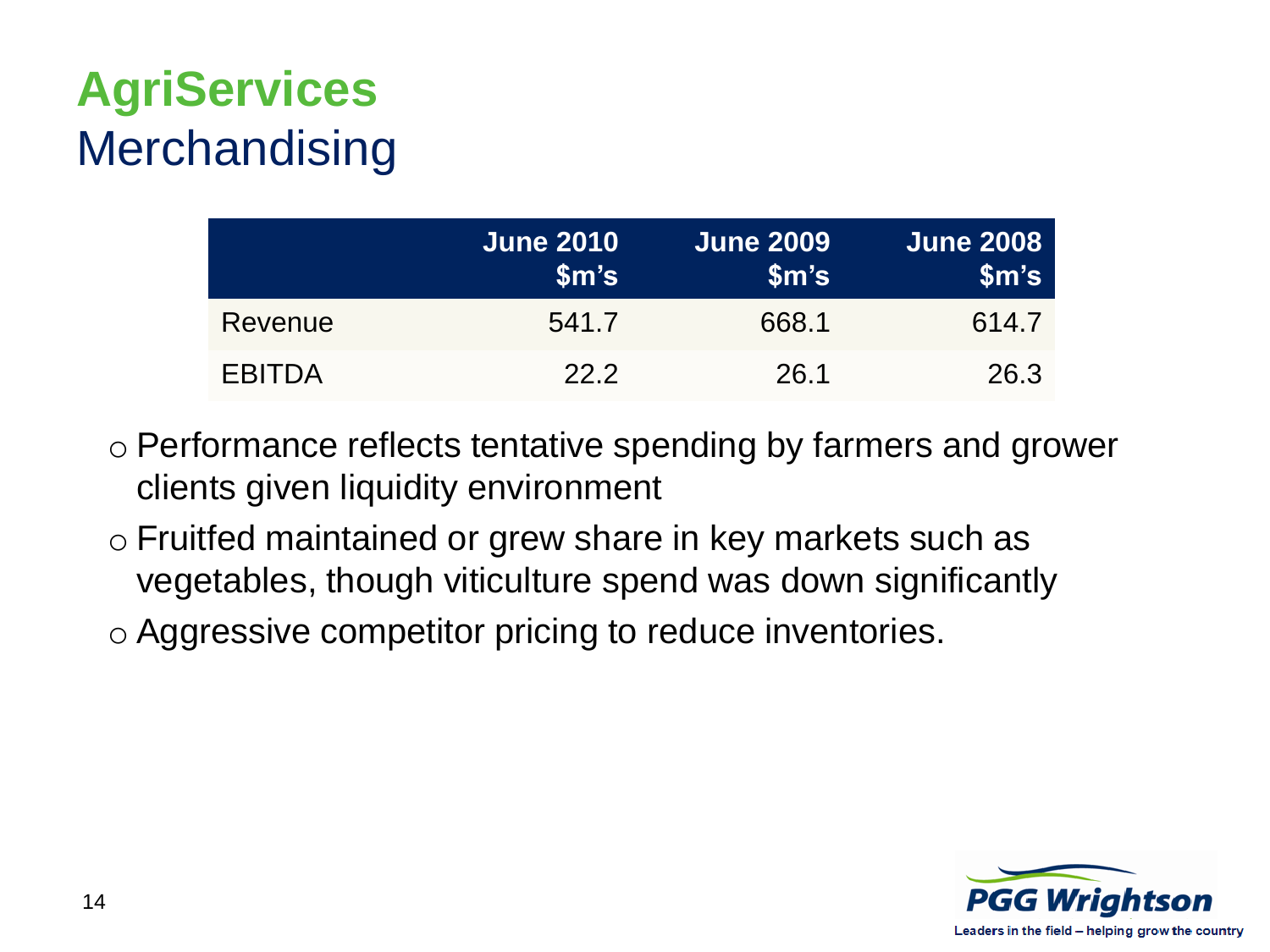### **AgriServices Livestock**

|               | <b>June 2010</b><br>$\mathsf{Sm}$ 's | <b>June 2009</b><br>$\mathsf{Sm}$ 's | <b>June 2008</b><br>$\mathsf{Sm}$ 's |
|---------------|--------------------------------------|--------------------------------------|--------------------------------------|
| Revenue       | 87.4                                 | 76.0                                 | 78.8                                 |
| <b>EBITDA</b> | 12.6                                 | 12.7                                 | 16.7                                 |

- o Unusual market conditions with excellent pastoral production in first six months allowing farmers to hold stock, followed by six months of drought and heavy rain conditions
- o Annual NZ dairy stock trading well behind previous years
- o Reduced tallies across all major species
- o AgOnline gaining momentum
- o Increased dairy live export opportunities to Asia.

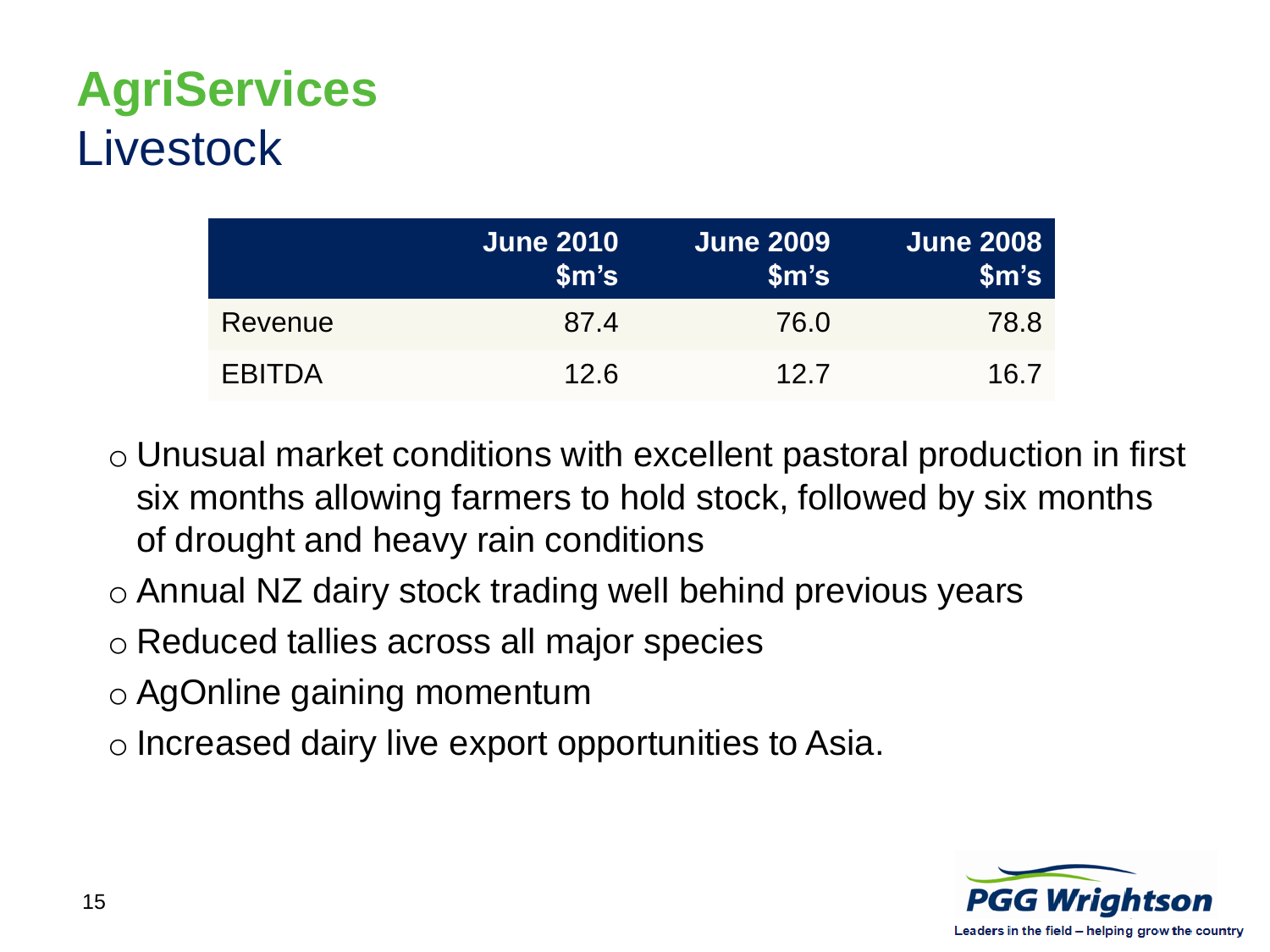#### **AgriServices** Finance

|               | <b>June 2010</b><br>$\mathsf{Sm}$ 's | <b>June 2009</b><br>$\mathsf{Sm}$ 's | <b>June 2008</b><br>$\mathsf{Sm}$ 's |
|---------------|--------------------------------------|--------------------------------------|--------------------------------------|
| Revenue       | 59.7                                 | 59.8                                 | 53.0                                 |
| <b>EBITDA</b> | 13.3                                 | 10.9                                 | 9.2                                  |

- o Strong financial result in current climate
- o Achieved a first time BB(stable) credit rating from Standard & Poors
- o Received a substantial refund of Crown Guarantee fees based on credit rating achievement
- o Excellent support from retail investors with a 15% increase in deposits since November 09
- o Record reinvestment rates recorded during the year, averaging nearly 80%
- o An increase in impairments reflecting dairy sector volatility during the year
- o A 5% reduction of assets reflecting reduced appetite in term loans, with more focus on working capital finance.

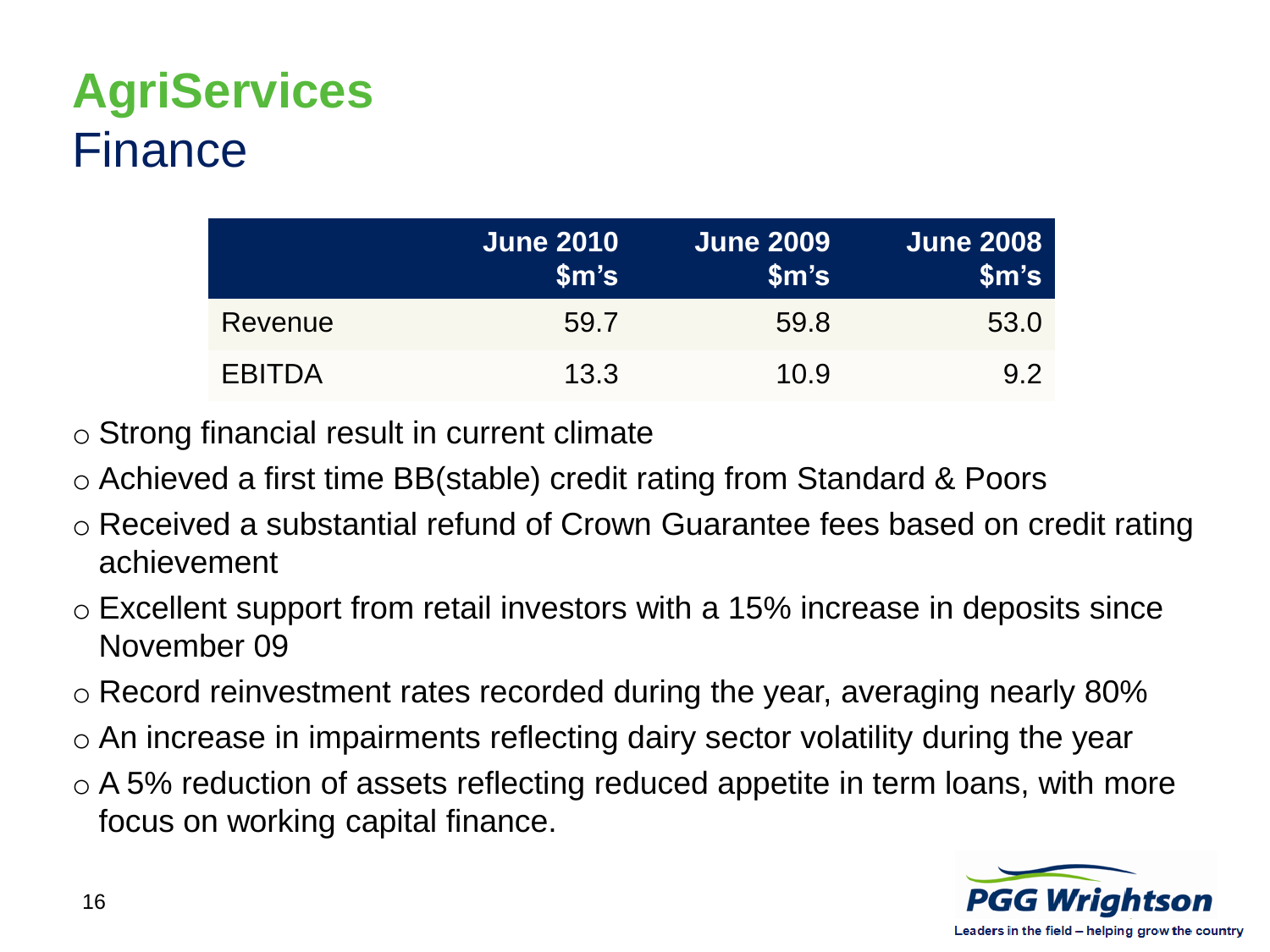#### **AgriServices** Comments on other Operating Units

- $\circ$ Real Estate 28% decline in net units sold from 2009 though continued to hold leading position in rural property. Continued strong focus on cost reduction
- $\circ$ I & P difficult year on back of reduced dairy payout, flat lifestyle market and stagnant bank lending. New installations down 76% year on year. Product mix switch to higher margin service revenue
- $\circ$ Insurance new business generation has yielded 10% improvement.

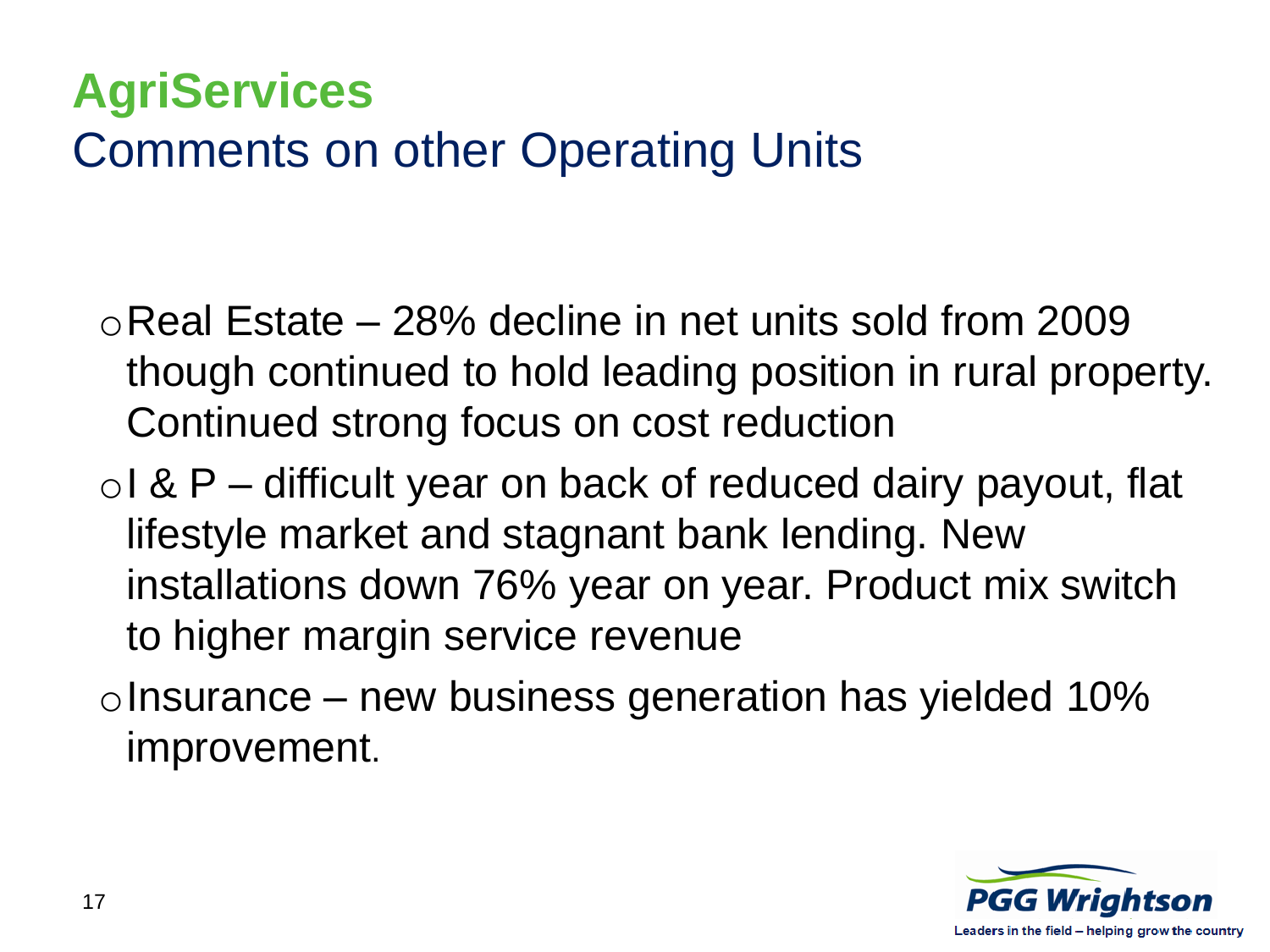- A Foundation for Growth
- Strategy
- Operational Review
- **Financial Review**
- Outlook.

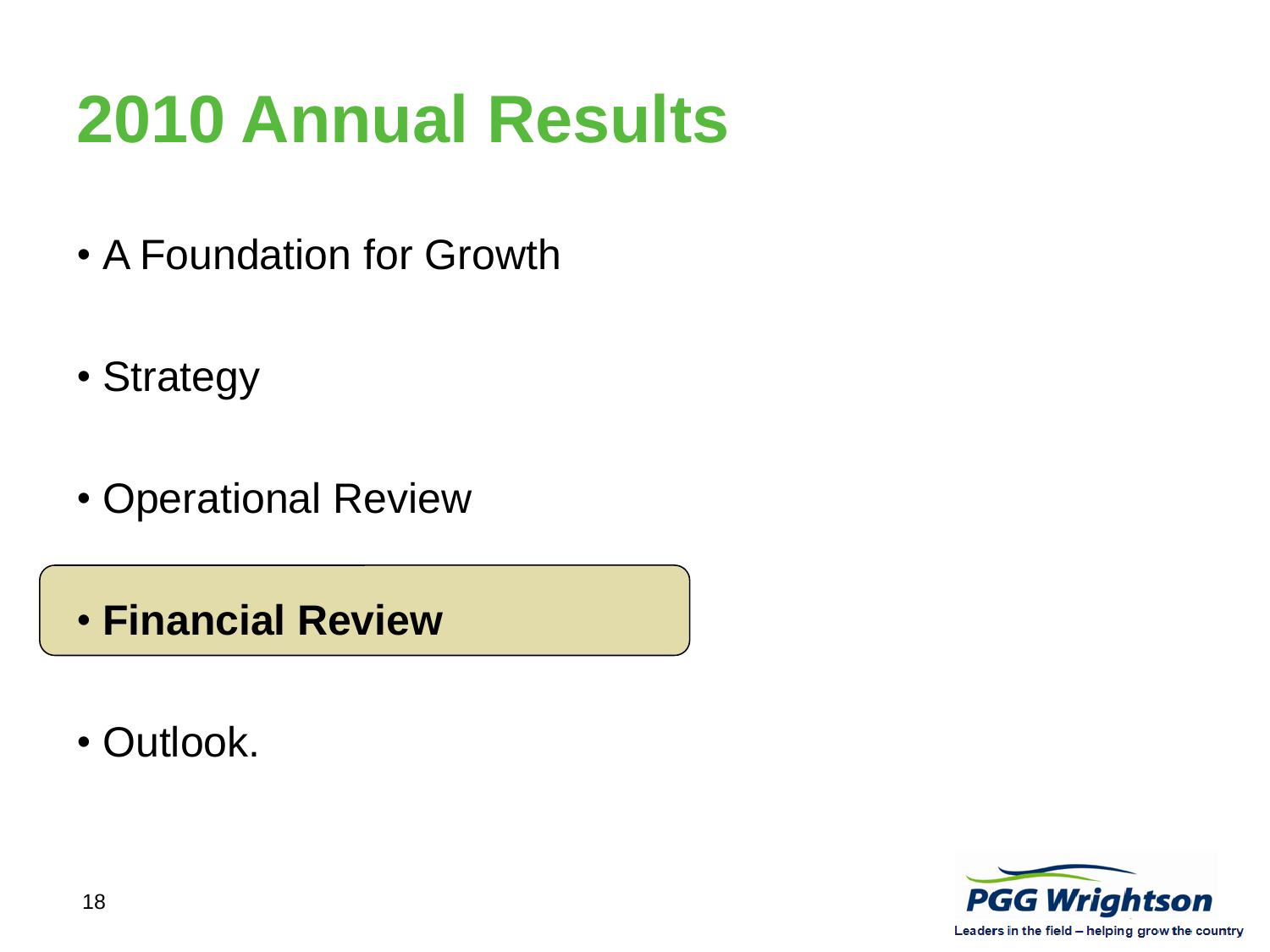### **Financial Review**

Comparative to Prospective Financial Information (PFI)

| <b>GROUP</b>                                  | <b>Actual</b><br>$\mathsf{Sm}$ 's | <b>PFI</b><br>$\mathsf{Sm}$ 's | <b>Variance</b><br>$\mathsf{Sm}$ 's | 2009<br>$\mathsf{Sm}$ 's |
|-----------------------------------------------|-----------------------------------|--------------------------------|-------------------------------------|--------------------------|
| Revenue                                       | 1,151.1                           | 1,107.7                        | 43.4                                | 1,280.4                  |
| <b>EBITDA</b>                                 | 70.5                              | 73.4                           | (2.9)                               | 81.1                     |
| Adjusted net profit<br>after tax <sup>1</sup> | 25.3                              | 24.1                           | 1.2                                 | (66.4)                   |
| Net profit after tax                          | 23.3                              | 24.1                           | (0.8)                               | (66.4)                   |
| Net Debt (excluding<br>Finance)               | 186.7                             | 135.4                          | 51.2                                | 412.8                    |

<sup>1</sup> Includes \$2m adjustment to Deferred Tax expense reflecting Government's announcement on building depreciation and changes to company income tax

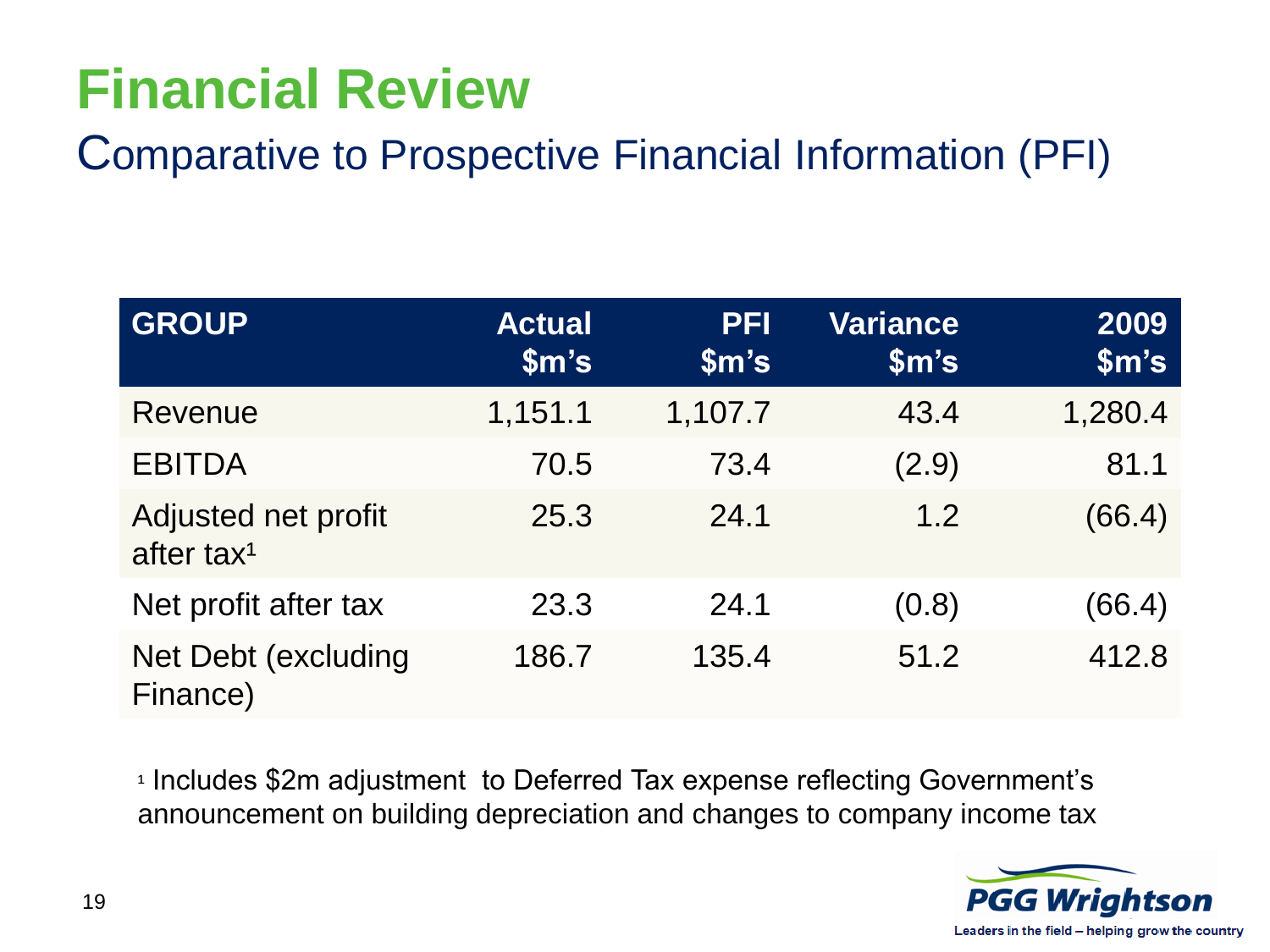### **Financial Review**

#### Comparative year on year performance

| <b>GROUP</b>                      | <b>June 2010</b><br>$\mathsf{Sm}$ 's | <b>June 2009</b><br>\$m's | <b>Variance</b><br>$\frac{0}{0}$ |
|-----------------------------------|--------------------------------------|---------------------------|----------------------------------|
| Revenue                           | 1,151.1                              | 1,280.5                   | (10.1)                           |
| <b>EBITDA</b>                     | 70.5                                 | 81.1                      | (13.1)                           |
| <b>Segmental</b><br><b>EBITDA</b> |                                      |                           |                                  |
| <b>AgriServices</b>               | 34.9                                 | 42.1                      | (17.1)                           |
| AgriTech                          | 42.4                                 | 44.9                      | (5.6)                            |
|                                   | 77.3                                 | 87.0                      | (11.1)                           |

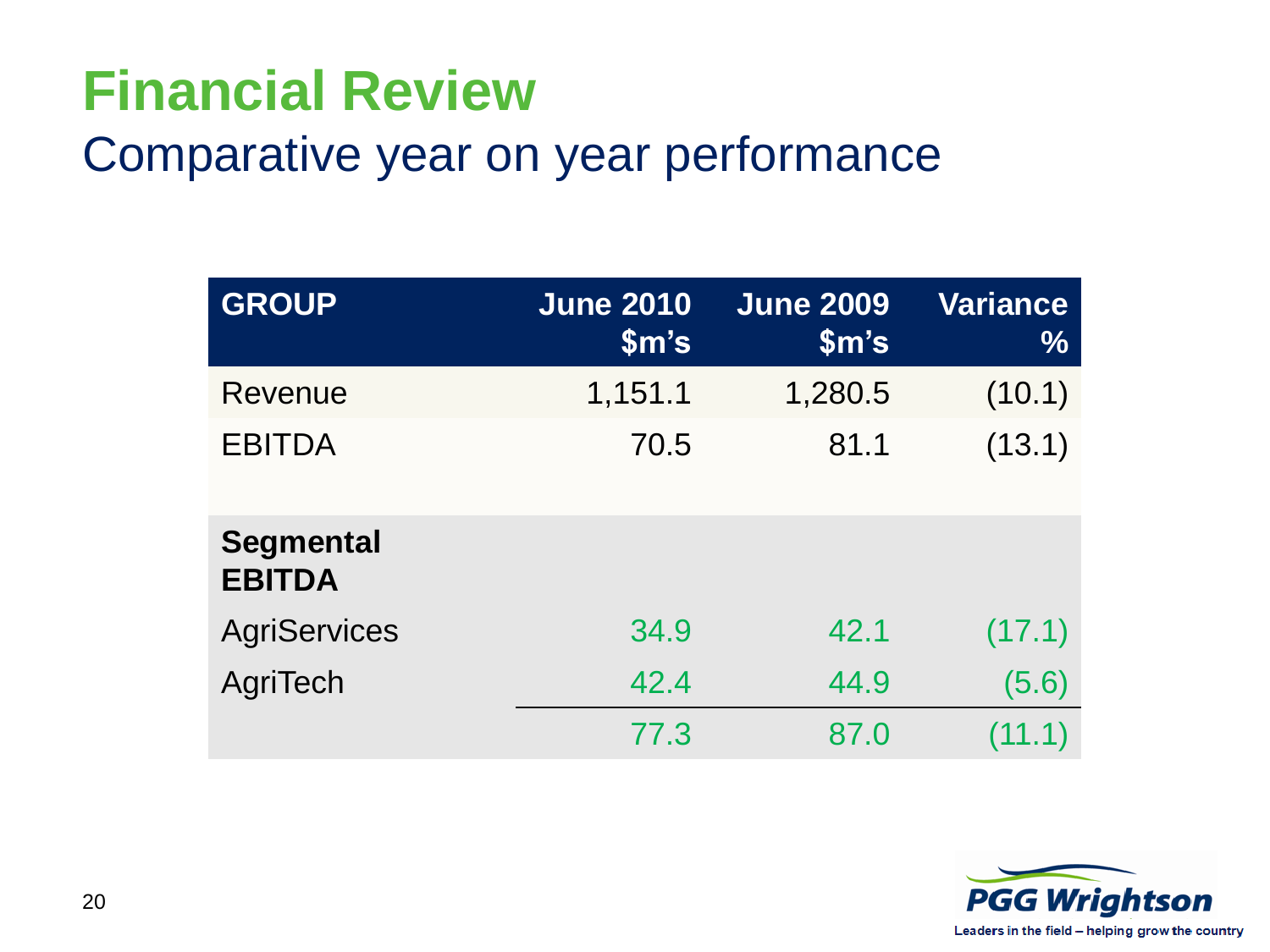### **Financial Review** Operating Cash Flow

| <b>GROUP</b>                              | 2010<br>$\mathsf{Sm}$ 's | 2009<br>$\mathsf{Sm}$ 's |
|-------------------------------------------|--------------------------|--------------------------|
| <b>Receipts from customers</b>            | 1,144.5                  | 1,269.1                  |
| Dividends received                        | 0.5                      | 0.7                      |
| Interest received                         | 69.9                     | 59.6                     |
| <b>Cash In</b>                            | 1,214.9                  | 1,329.4                  |
| Payments to suppliers & employees         | (1,083.6)                | (1,250.7)                |
| Interest paid                             | (76.3)                   | (62.1)                   |
| Income tax paid                           | (11.7)                   | (4.4)                    |
| <b>Cash Out</b>                           | (1, 171.6)               | (1, 317.2)               |
| <b>Net Cash from operating activities</b> | 43.3                     | 12.2                     |

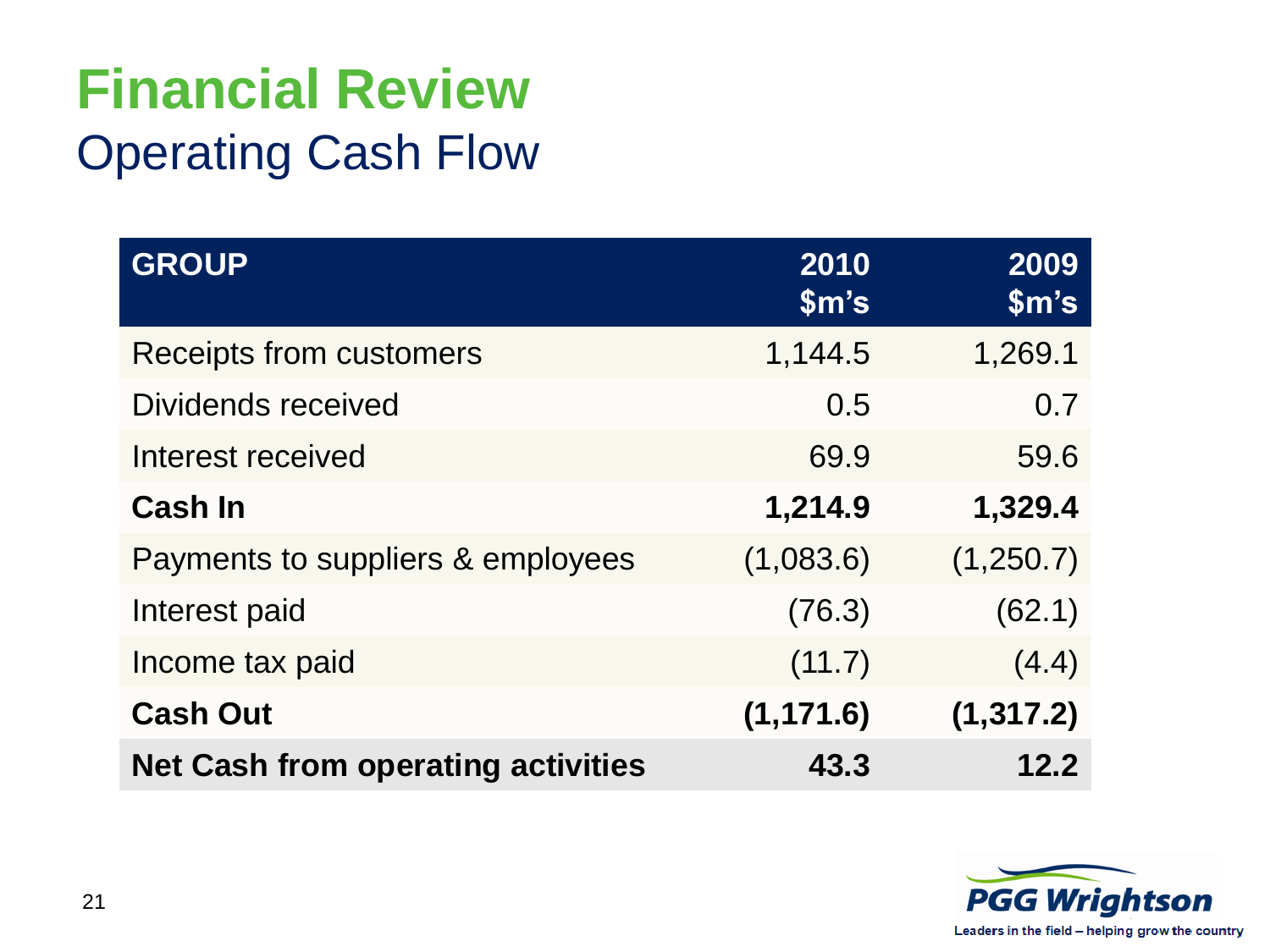### **Financial Review** Balance Sheet

| <b>GROUP</b>                   | 2010<br>$\mathsf{Sm}$ 's | 2009<br>$\mathsf{Sm}$ 's |
|--------------------------------|--------------------------|--------------------------|
| <b>Current assets</b>          | 485.2                    | 467.3                    |
| Non-current assets             | 511.6                    | 512.7                    |
| Finance receivables            | 530.1                    | 564.1                    |
| <b>Total assets</b>            | 1,526.9                  | 1,544.1                  |
| <b>Current liabilities</b>     | (251.6)                  | (704.5)                  |
| <b>Non-current liabilities</b> | (221.7)                  | (21.1)                   |
| <b>Finance liabilities</b>     | (418.1)                  | (427.6)                  |
| <b>Total liabilities</b>       | (891.4)                  | (1, 153.2)               |
| <b>Total equity</b>            | 635.5                    | 390.9                    |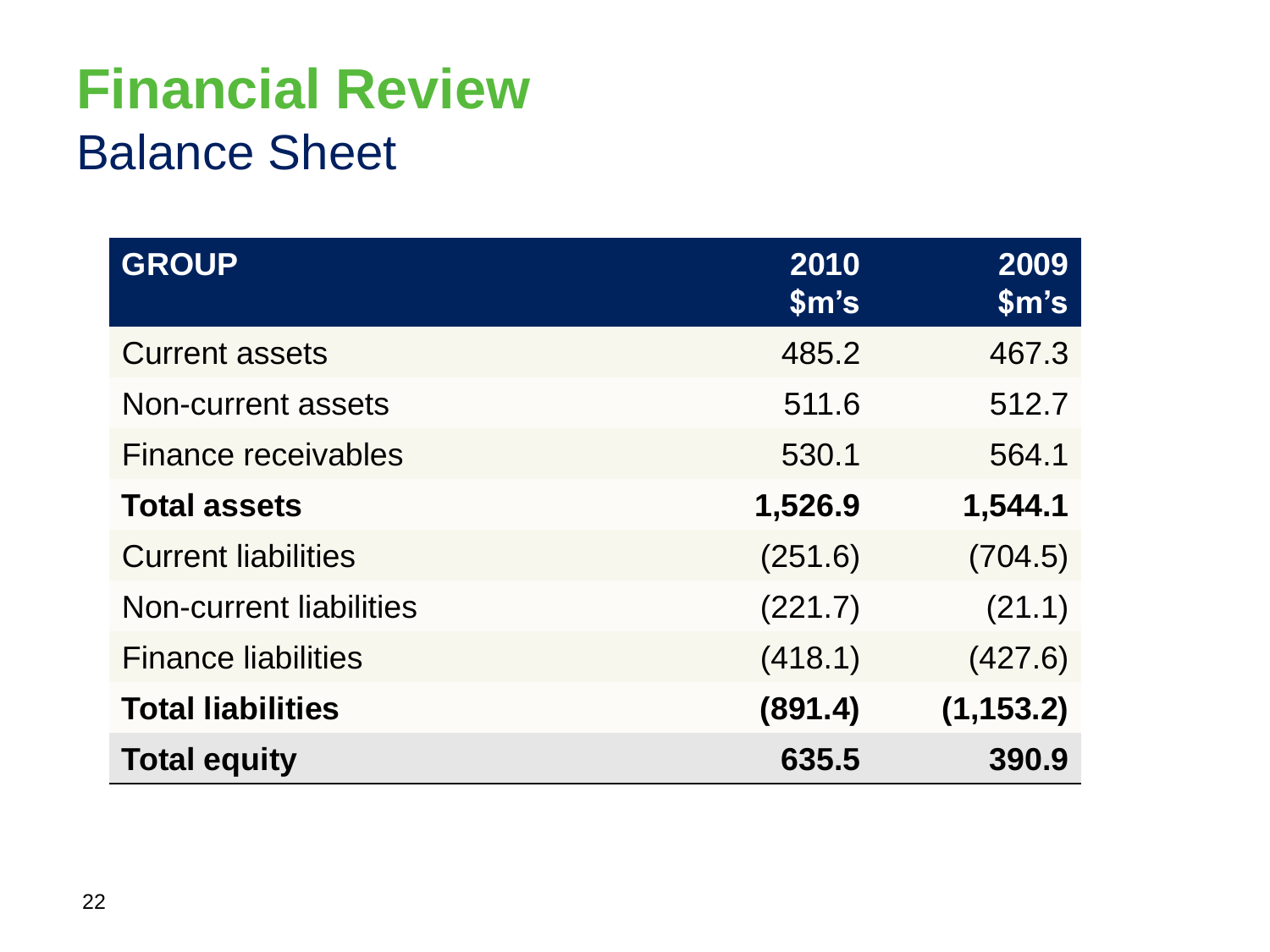

- Expectation of a trading performance to be largely in line with the prior financial year with some upside potential, particularly in light of international economic trends
- At NPAT level, taking into account reduced interest costs, we expect an improved performance.